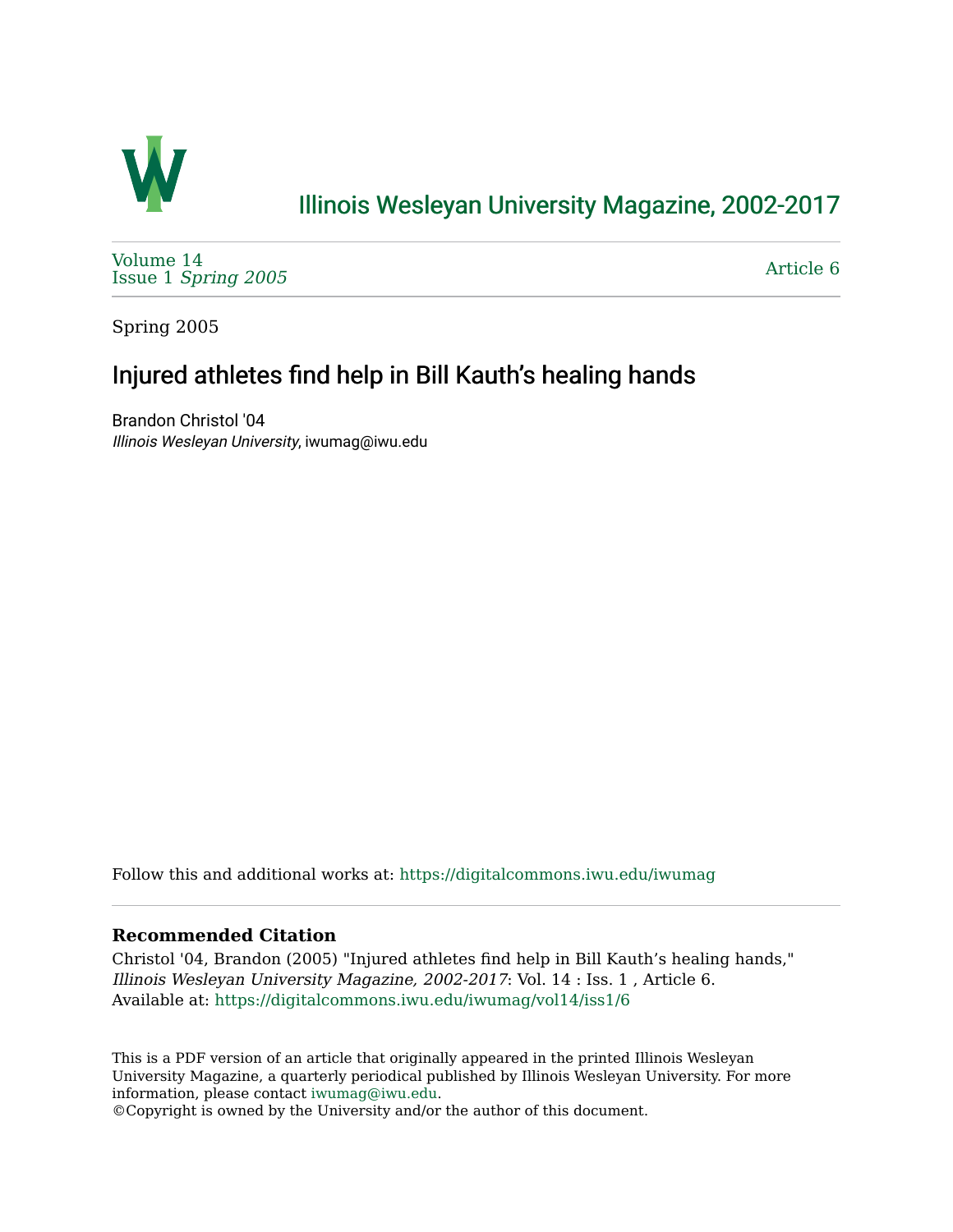# Injured athletes find help in Bill Kauth's healing hands

### **Looking after the health of varsity sports participants involves both physical and emotional support.**

### **By Brandon Christol '04**



Kauth, above, uses ultrasound to treat Robert Inzinga '07, who pitches for the Titan baseball team. At any given time, Kauth and his staff regularly treat 40 to 50 athletes for a range of injuries. (Photo by Marc Featherly)

When word got out that junior Cory Jones, starting center for the IWU men's basketball team, would be out due to injury as the 2004-05 season began, many fans whispered that the success of this year's squad may very well depend on how quickly Jones could rehabilitate his right foot.

What may not have been immediately obvious to those fans was the critical role that another member of the Illinois Wesleyan community would play in getting Jones back onto the court. That challenge fell to head athletic trainer Bill Kauth.

From 4 until 5:30 or 6 p.m. each day, as the team practiced, Kauth worked with Jones on drills designed to heal his fifth metatarsal, the bone that runs from the

midfoot to the base of the small toe. After returning to action but then reinjuring his foot, Jones had a screw inserted and returned to Kauth for more rehabilitation.

Jones says he appreciates Kauth's bedside manner as much as his medical expertise. "If I told him something was bothering me, he was always understanding. He helped a lot in the emotional aspect of the recovery. He genuinely cared about me getting back (to playing). As opposed to someone saying 'It's up to you,' he took the initiative and told me what I needed to do."

By late January, Kauth had helped Jones nearly complete his road to recovery, as he returned to game action against North Park and in February he was reenlisted as a starting player for the team.

For Kauth, two hours each day over the last couple of months have been spent with one of the key players on a team that regularly draws over 2,000 fans to its home games and is ranked as one of the nation's top NCAA Division III teams. But in the bigger picture of Kauth's job as IWU's first ever head trainer, Jones is just one of 382 varsity athletes — or 18 percent of the student population — for whom he is responsible. Also, Kauth is usually the first one contacted when an intramural athlete breaks a bone, pulls a muscle, or sprains a ligament.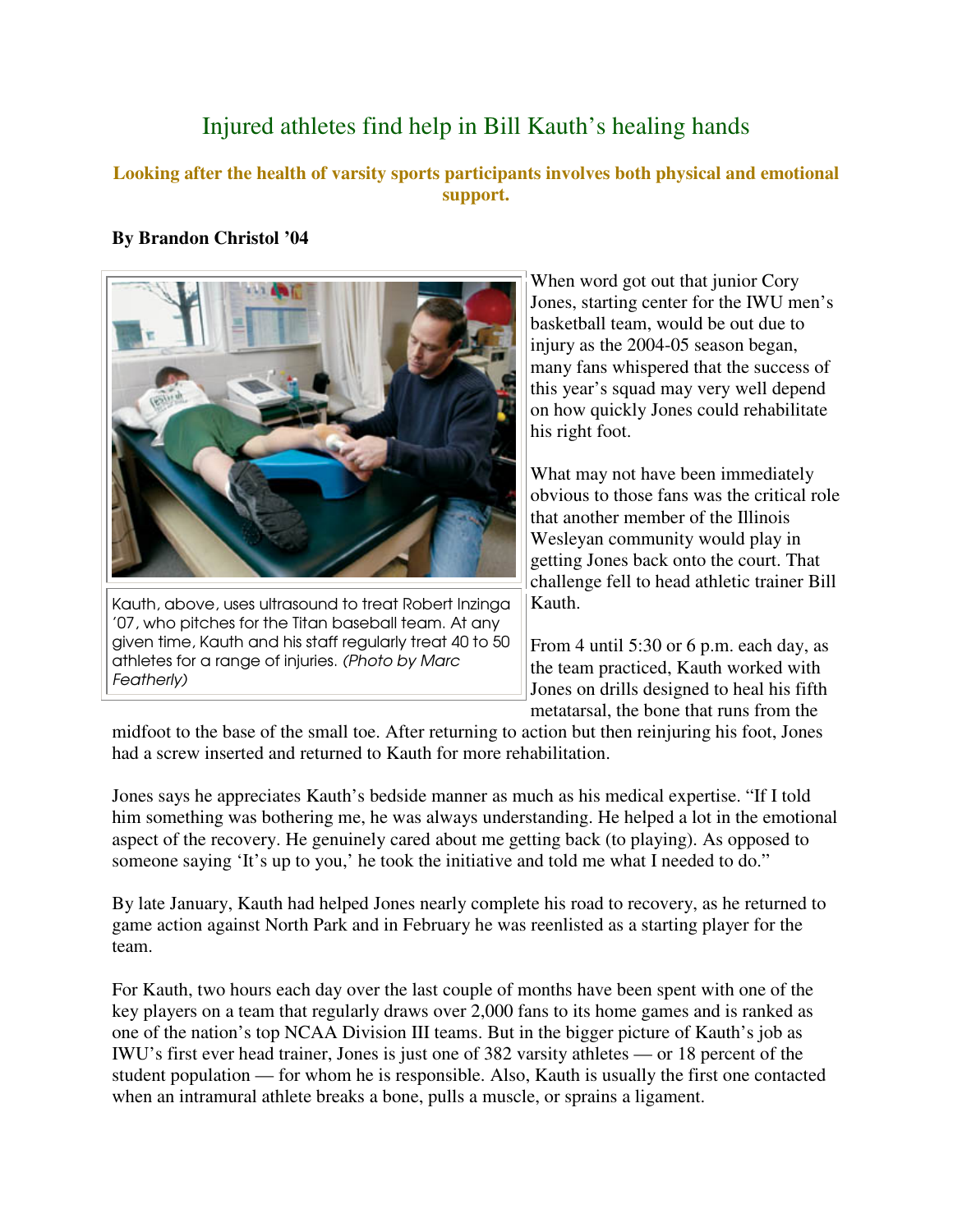Oh, and he's always willing to help a faculty or staff member nurse a minor injury as well.

"Bill is indispensable," says IWU Athletic Director Dennie Bridges '61. "He has an effect on every team, from the time we prepare a kid to play to making sure that we have coverage for all our events in case of injury. If you wonder whether our resources are being well spent, go in (the training room) in the fall during peak season and you'll see."

Step into the training room at 2 o'clock in the afternoon and you might think Kauth's job is a breeze. Come back at three that same day, or 10 the next morning, or during football season, and you might feel a breeze from the bike-riding, ball-bouncing, leg-kicking, shoulder-rotating, injury-discussing athletes swarming Kauth and his staff.

Walk in at 3:10 p.m. and you'll see swimmer Kristi Gallagher '08 rehabbing her knee, golfer Abby Patten '08 doing shoulder exercises nearby, women's basketball player Kerri Gravlin '08 rehabbing her ACL, several athletes warming up in the whirlpool in back, two football players lying on adjacent training tables, one working his knee, the other his back, and Kauth using an ultrasound on another athlete's back to warm and loosen her muscles.

At any given time, Kauth says, about 40 or 50 athletes will be receiving some sort of regular rehab.

And yet, only a portion of Kauth's work is done here in the training room.

The oversized calendar on the glass wall of Kauth's office reveals the many athletic events for the month of February: track meets, men's and women's basketball games, men's and women's swimming meets, and more. Also, a member of the training staff must be present at every practice for every team. Plus, Kauth teaches one class each semester, rotating among kinesiology, exercise physiology, athletic training, and essentials of strength and conditioning.

Fortunately, Kauth has some help in the form of two assistants who are graduate students in the athletic training program at Illinois State University, from which Kauth himself earned his bachelor's, master's, and doctoral degrees. While Kauth covers basketball, baseball, and football games and practices, Brandon Mueller and Nancy McCriskin cover the other sports. There are also four Illinois State undergraduate students who assist in the office.

Despite the six additional staff members, the training department may be lacking in personnel. While Kauth says he has all the technology and resources needed, the number of full-time trainers on staff — one— is relatively low compared to other schools in the College Conference of Illinois and Wisconsin (CCIW) to which Illinois Wesleyan belongs. According to a study conducted last year by Augustana College's head trainer Rochel Rittgers, IWU is the only CCIW school with fewer than two full-time trainers. North Park University, for example, with around 350 varsity athletes, has three full-time trainers and one full-time intern.

Bridges says that hiring another trainer is one of his "highest priorities."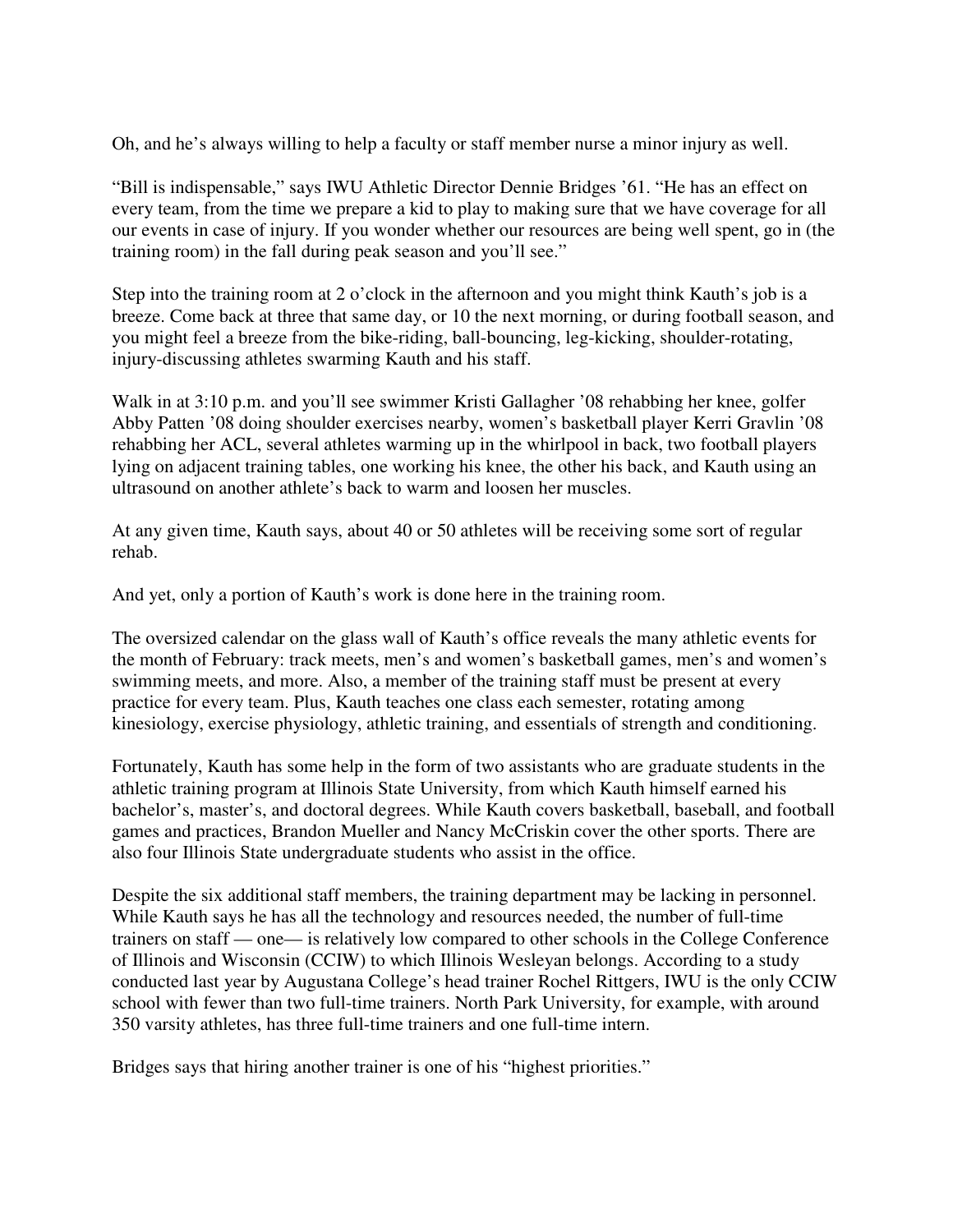As it is, Kauth — who is in his eleventh year on the job at Illinois Wesleyan — generally works from about 9 a.m. to 7 p.m., five days a week, in addition to the games he often covers on weekends. Football season is even busier: for those three months, Kauth says he works about 90 hours a week without any days off.

"Every once in a while during those 90-hour weeks, I think it'd be nice to have an 8-5 job and go home and see my family," says Kauth, who has three sons and a daughter with his wife Marjorie. "I love this so much, though. I can't see myself doing anything else."

And that includes working for NCAA Division I schools or professional sports teams.

"When I first started I aspired to be D-I, but not any more," Kauth says. "It's the same job either way, it's the same injuries. In D-I, there's more pressure to get the athletes back; more political types of things going on. I like the small-college atmosphere."

While the injuries are the same, the relationships with coaches probably vary between D-I and D-III, Kauth observes.

"All coaches want their athletes to play," Kauth says, "but you don't have scholarships to deal with at D-III, so there's not that pressure. At D-I you have more public eyes on you."

Still, the eagerness to get athletes back in action is endemic among coaches at all levels, and Kauth says that creates inevitable conflicts.

"I'm the person the coaches come to when there's a question as to whether an athlete can play, and that's a lot of pressure," Kauth says. "Sometimes the coach wants them back, and I know that they're not ready to go back. I have confrontations quite often with coaches about that issue."

Bridges — having led the Titan men's basketball team to 17 CCIW championships, three trips to the D-III final four, and one national championship as head coach from 1965 to 2001 — realizes the importance of the give and take between Kauth and the coaches and is confident in Kauth's ability to manage those delicate issues.

"Those discussions never get to the point



Kauth and father Bill Kauth Sr. watch the action at a Titan men's basketball home game. Kauth's father, a retired athletic trainer at Illinois State University, often lends his expertise at the men's games. (Photo by Marc Featherly)

where it's contentious because that's what he's hired for," Bridges says. "The trainer is our conscience, and he's someone you have to trust. He has to have a good balance between not being overprotective but being sure to be properly protective. It's medical and it's common sense. He has both."